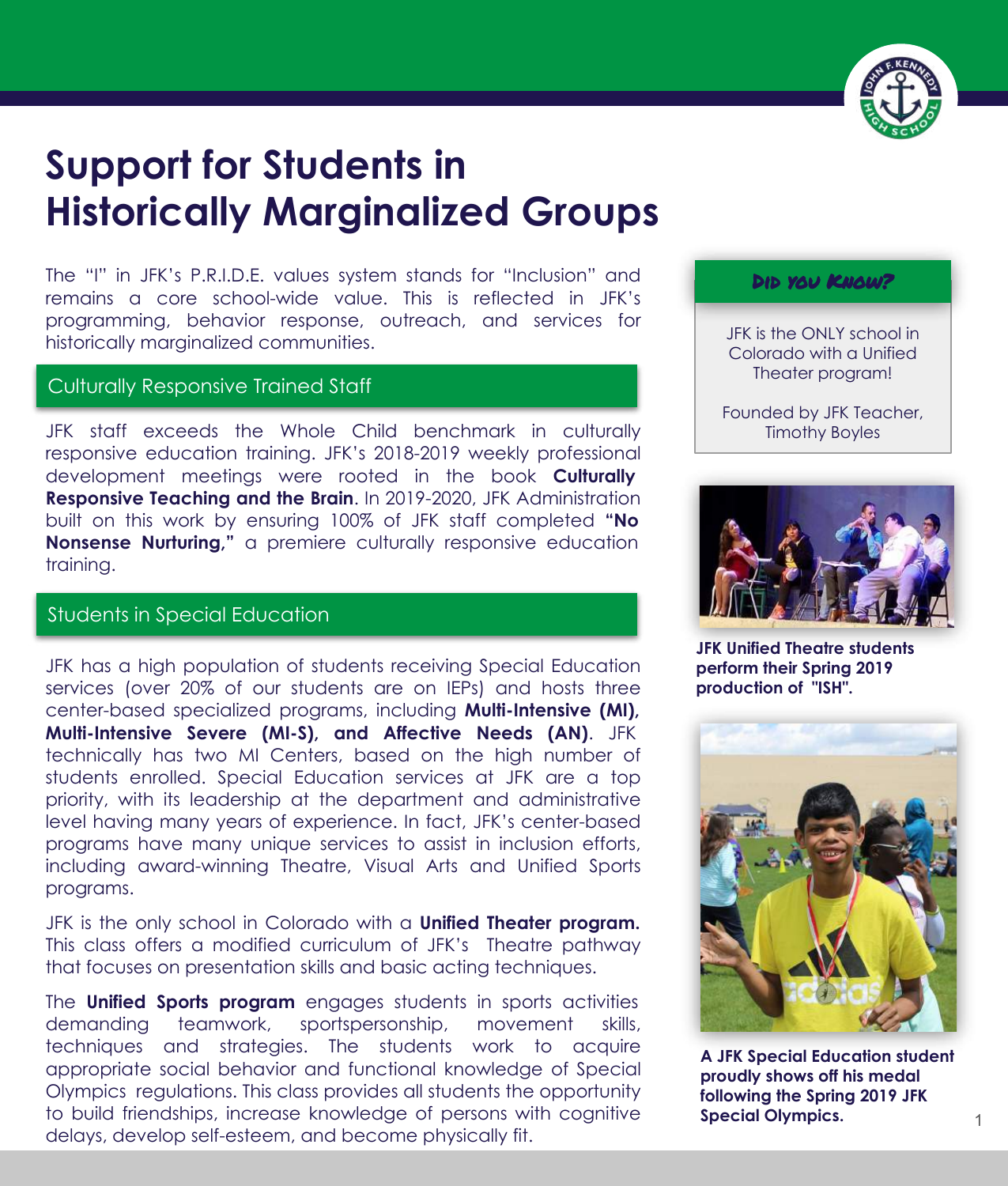

#### **Special Education Continued**

#### **Peer-to-Peer Physical Education**

This course is a two-sequence course for students with disabilities and their peers in the general education program. Students are taught grade level physical education through a modified curriculum. Students collaborate and participate in activities consisting of, but not limited to, physical and motor skills, fundamental motor skills and patterns, fitness, lifetime/leisure activities, team sports, and IEP goals/objectives while demonstrating appropriate social skills in a physical activity setting. All students have the opportunity to develop positive relationships, learn about individual differences, and build self-esteem through the participation of sport and physical fitness.

# English Language Learners (ELL)

JFK is the only school in the district that has a **Spanish CareerConnect Coach** mentoring cohort. This allows for a wider range of equity and access for native Spanish Speakers with low ACCESS scores. This is breaking down the language barrier and allowing more students to access guidance on Career and College opportunities.

JFK offers students the **Seal of Biliteracy,** which recognizes students who have attained proficiency in two or more languages.

The JFK Mental Health staff host both a **DREAMers support group** and club for students who have moved to the United States from another country. School Counselors also conduct targeted ELL interventions in order to "close-the-gap". This year, they have focused on 11th grade ELLs.

Latinos In Action (LIA) offers an asset-based approach to bridging the graduation and opportunity gap for Latino students, working from within the educational system to create positive change. This program operates as a year-long elective course taught by a highly-qualified teacher at the middle school, junior high, and high school level. The end goal is to empower Latino youth to lead and strengthen their communities through college and career readiness. This is accomplished by focusing on four pillars: leveraging personal and cultural assets, excelling in education, serving the community, and developing leadership skills. <sup>2</sup>



**JFK Multi-Intensive Center students gather on the fields during Peer-to-Peer Physical Education class.** 



**Students with IEPs prepare plants in the the ACE Connect Greenhouse for upcoming planting in the school community garden.**